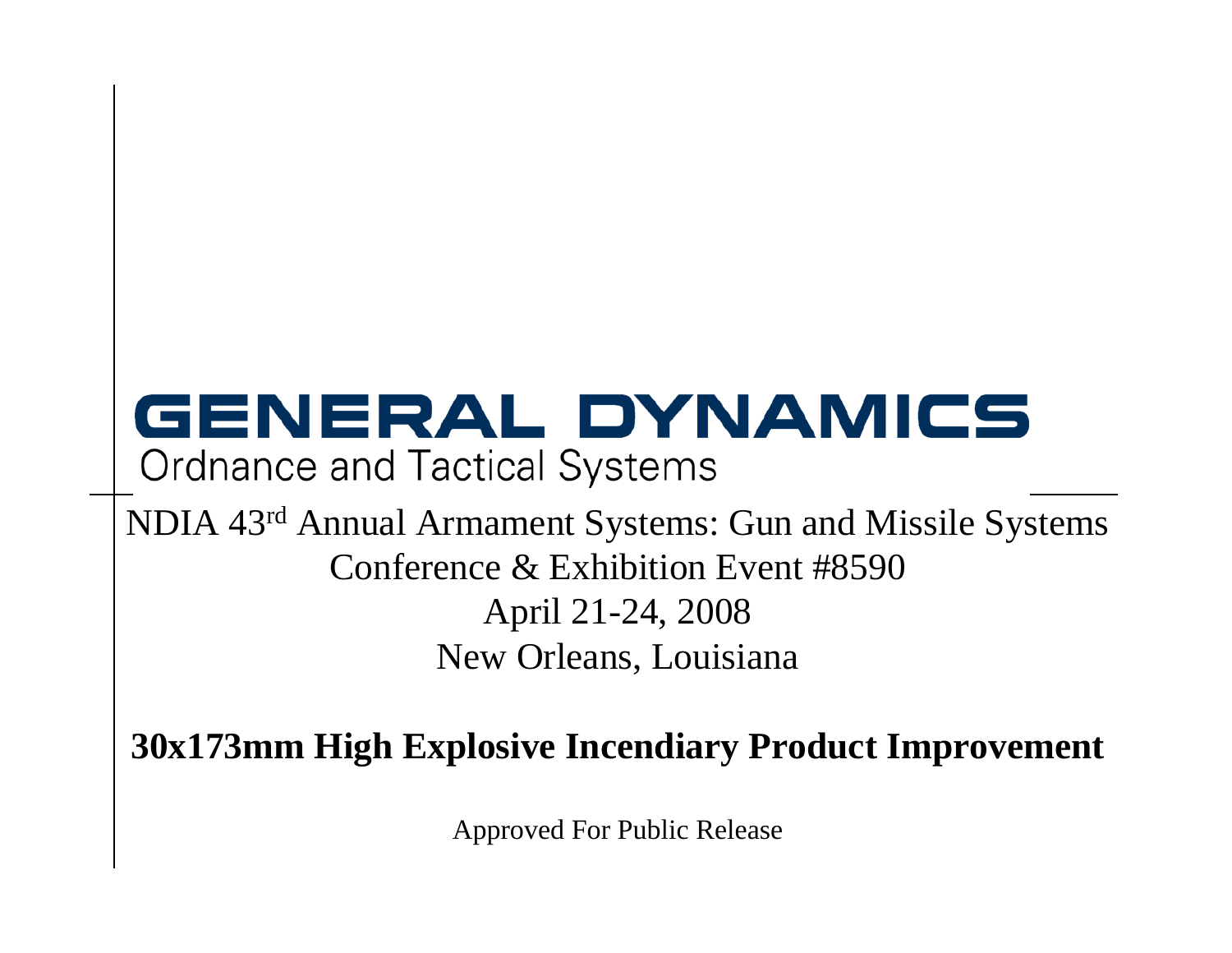**Ordnance and Tactical Systems** 

**GENERAL DYNAMICS** 



**GAU-8 Avenger** •**7 Barrel Rotary Cannon** •**30x173mm ammunition mix**•**PGU-14/B Armor Piercing Incendiary (API)** •**PGU-13/B High Explosive Incendiary (HEI)** •**Light and Heavy Armored Ground Targets**

## **USAF A-10 THUNDERBOLT II**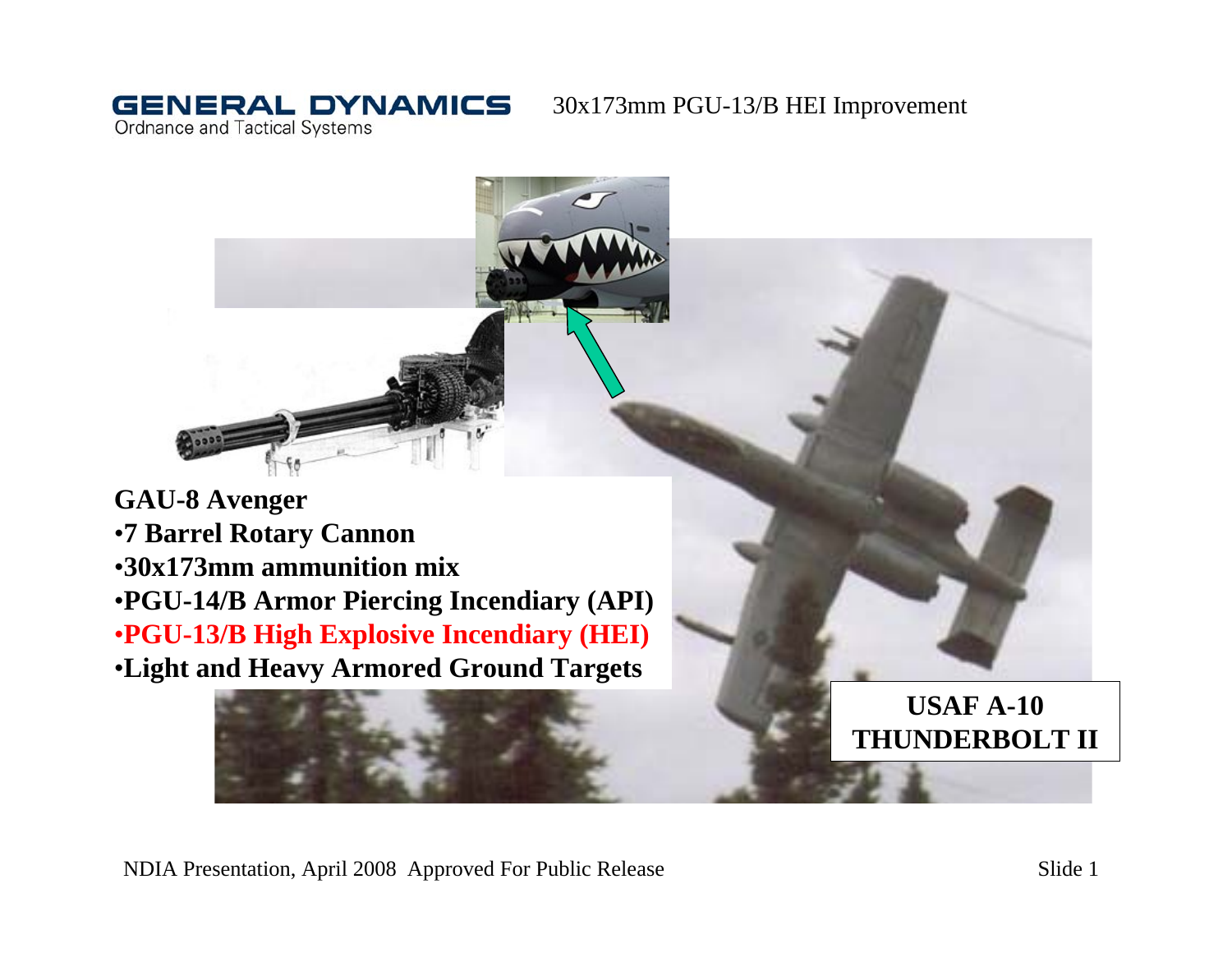**GENERAL DYNAMICS Ordnance and Tactical Systems** 

30x173mm PGU-13/B HEI Improvement

## **PGU-13/B High Explosive Incendiary (HEI) Cartridge**

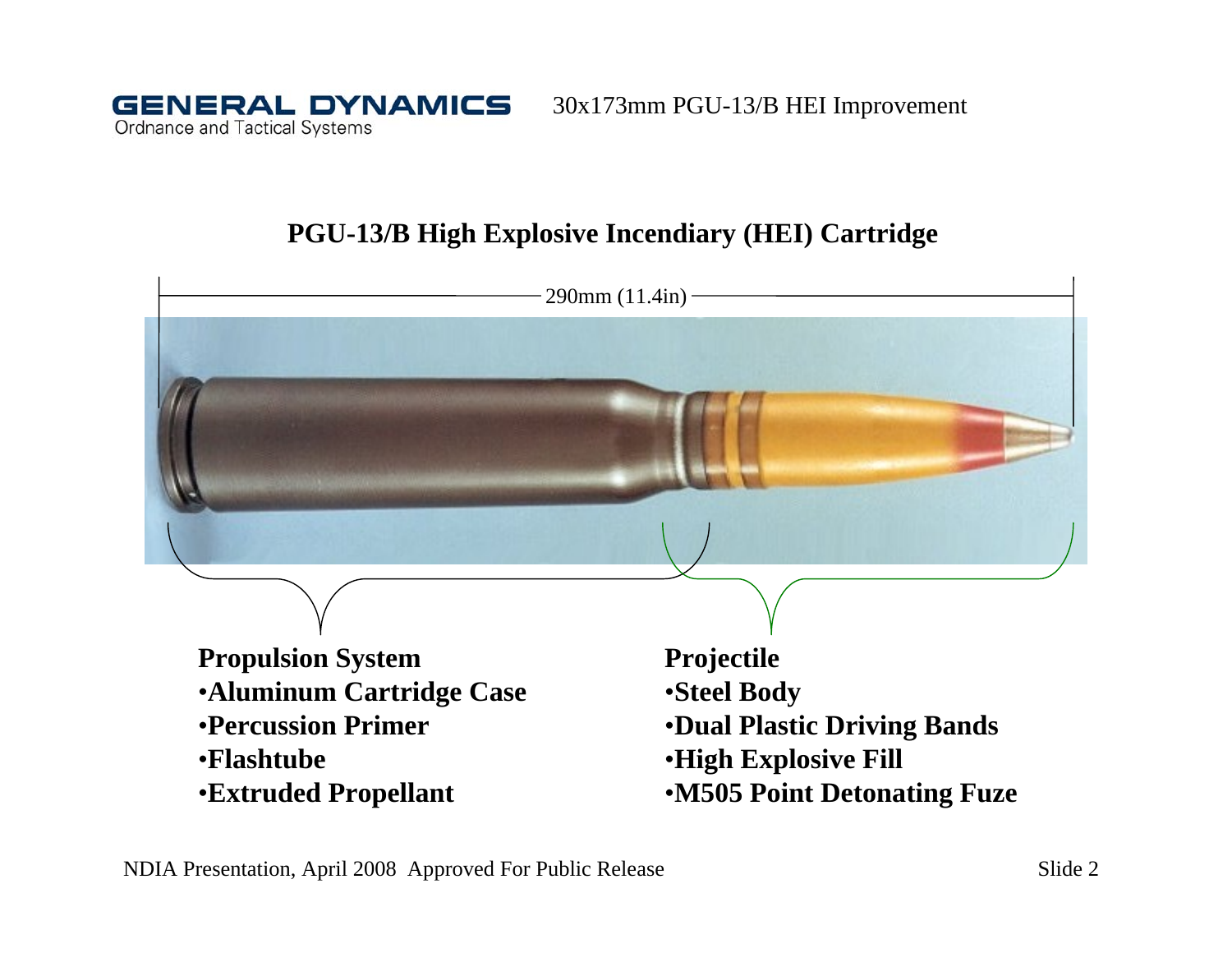**Ordnance and Tactical Systems** 

**GENERAL DYNAMICS** 

![](_page_3_Figure_2.jpeg)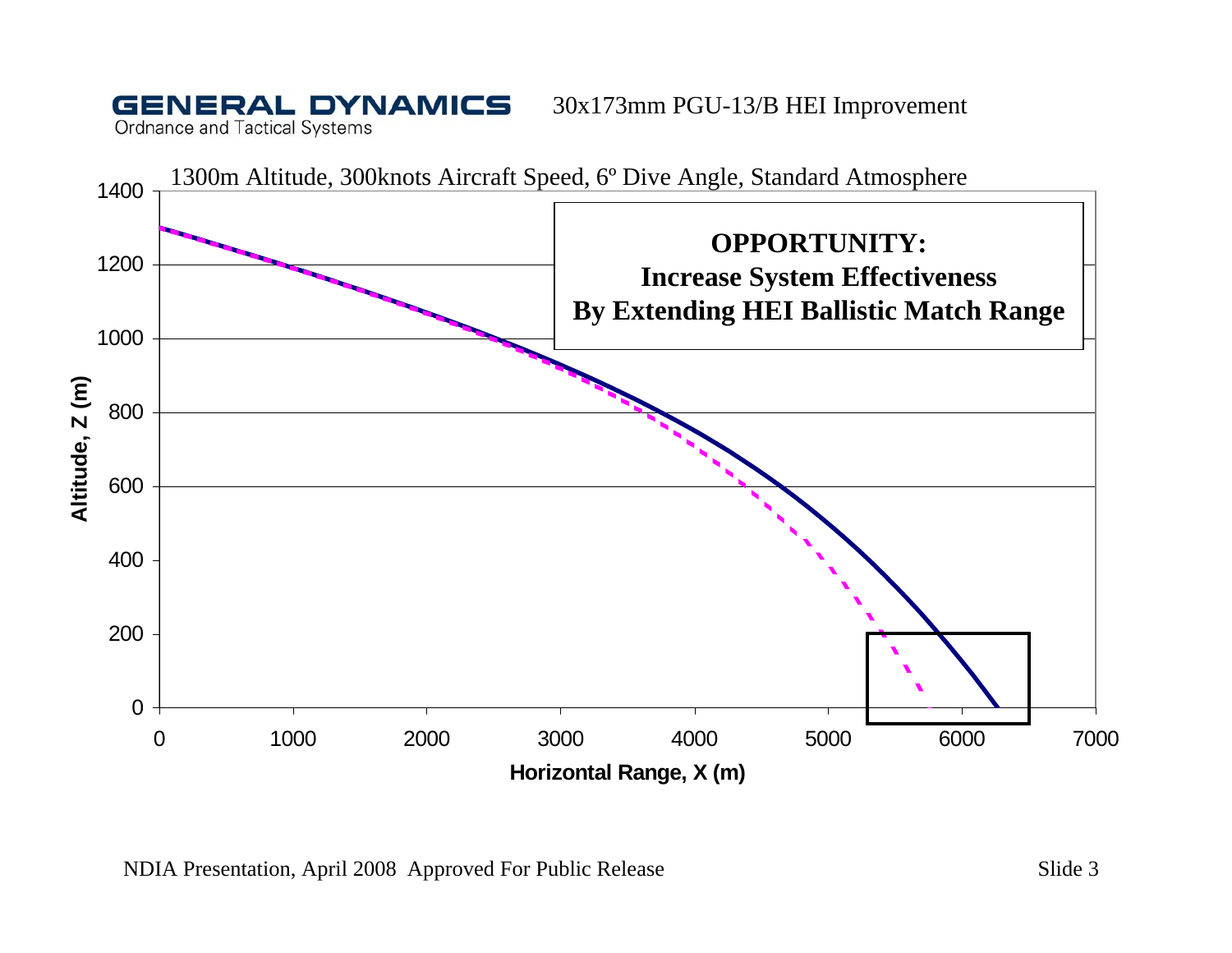**GENERAL DYNAMICS** Ordnance and Tactical Systems

![](_page_4_Figure_2.jpeg)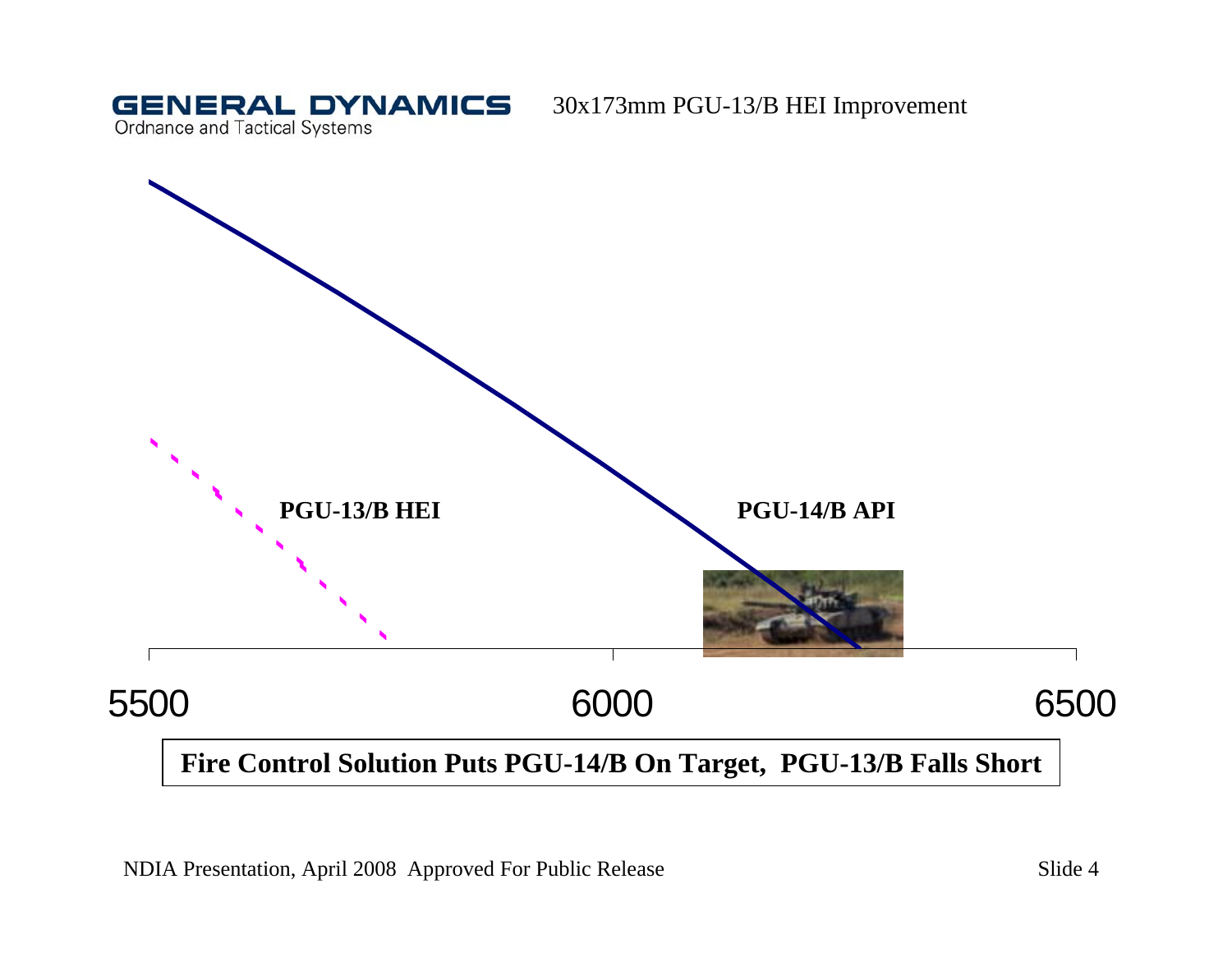**Ordnance and Tactical Systems** 

**GENERAL DYNAMICS** 

![](_page_5_Picture_2.jpeg)

![](_page_5_Figure_3.jpeg)

Aft Body Is Cobalt Free Tungsten Alloy With High Iron Concentration Boattail Added For Reduced Drag, Same As PGU-14/B API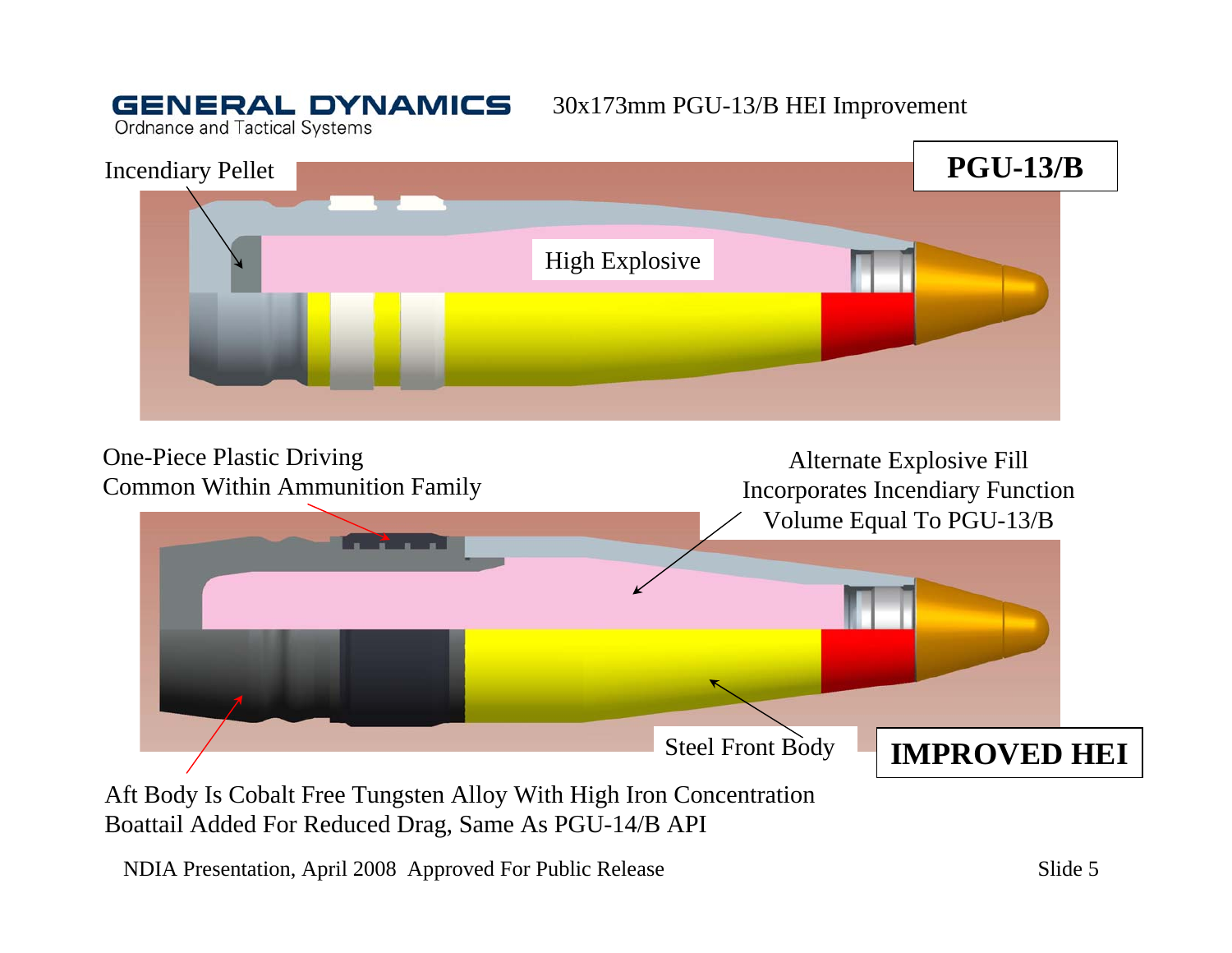**GENERAL DYNAMICS** Ordnance and Tactical Systems

| Projectile          | <b>Mass</b> | Muzzle<br>Velocity |
|---------------------|-------------|--------------------|
| PGU-14/B API        | 426 g       | 990 m/s            |
| <b>Improved HEI</b> | 419 g       | $1013$ m/s         |
| PGU-13/B HEI        | 367 g       | $1021 \text{ m/s}$ |

**Improved HEI Is Predicted To Meet Pressure And Action Time Requirements Using The Same Propulsion System As PGU-14/B**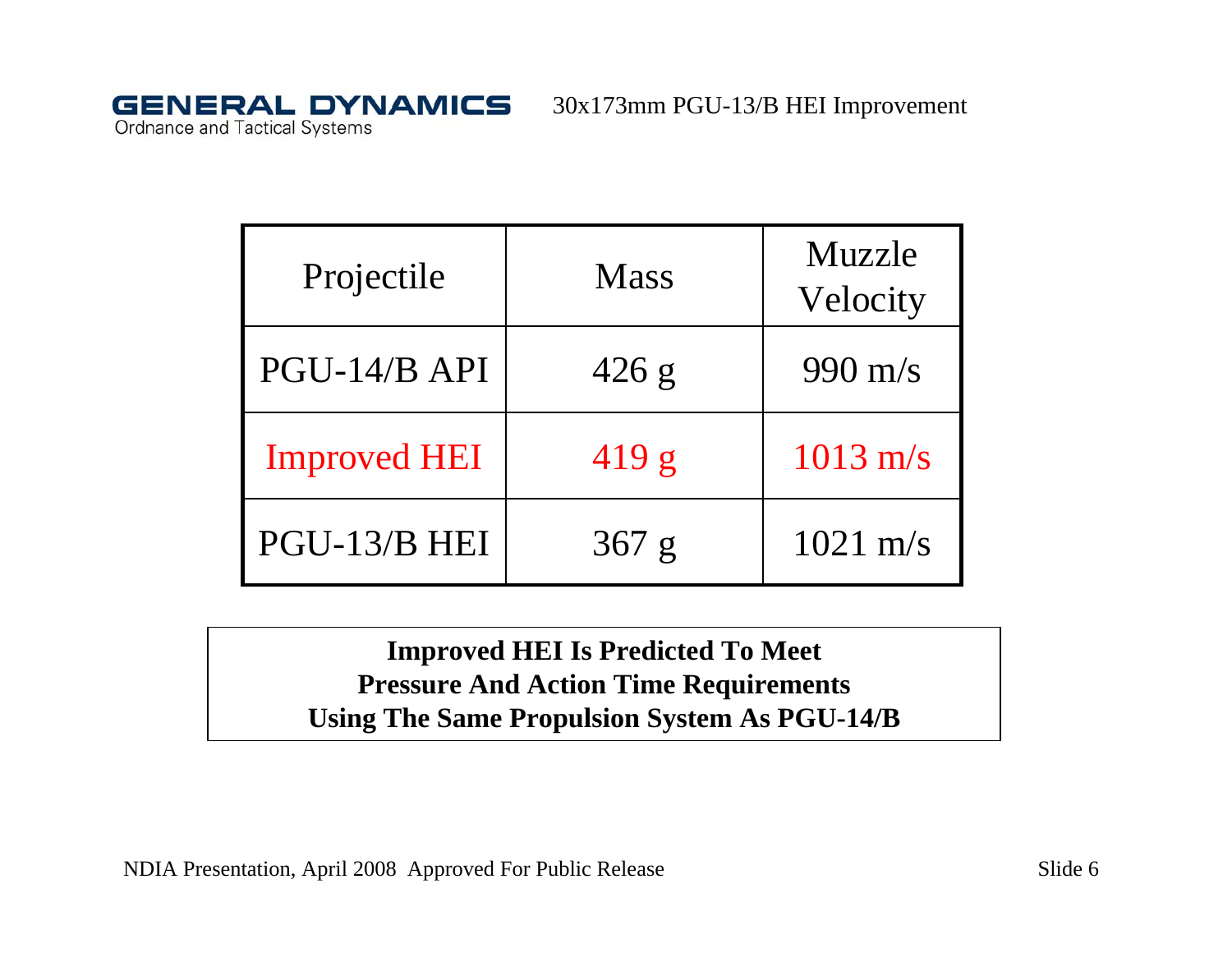**GENERAL DYNAMICS Ordnance and Tactical Systems** 

![](_page_7_Figure_2.jpeg)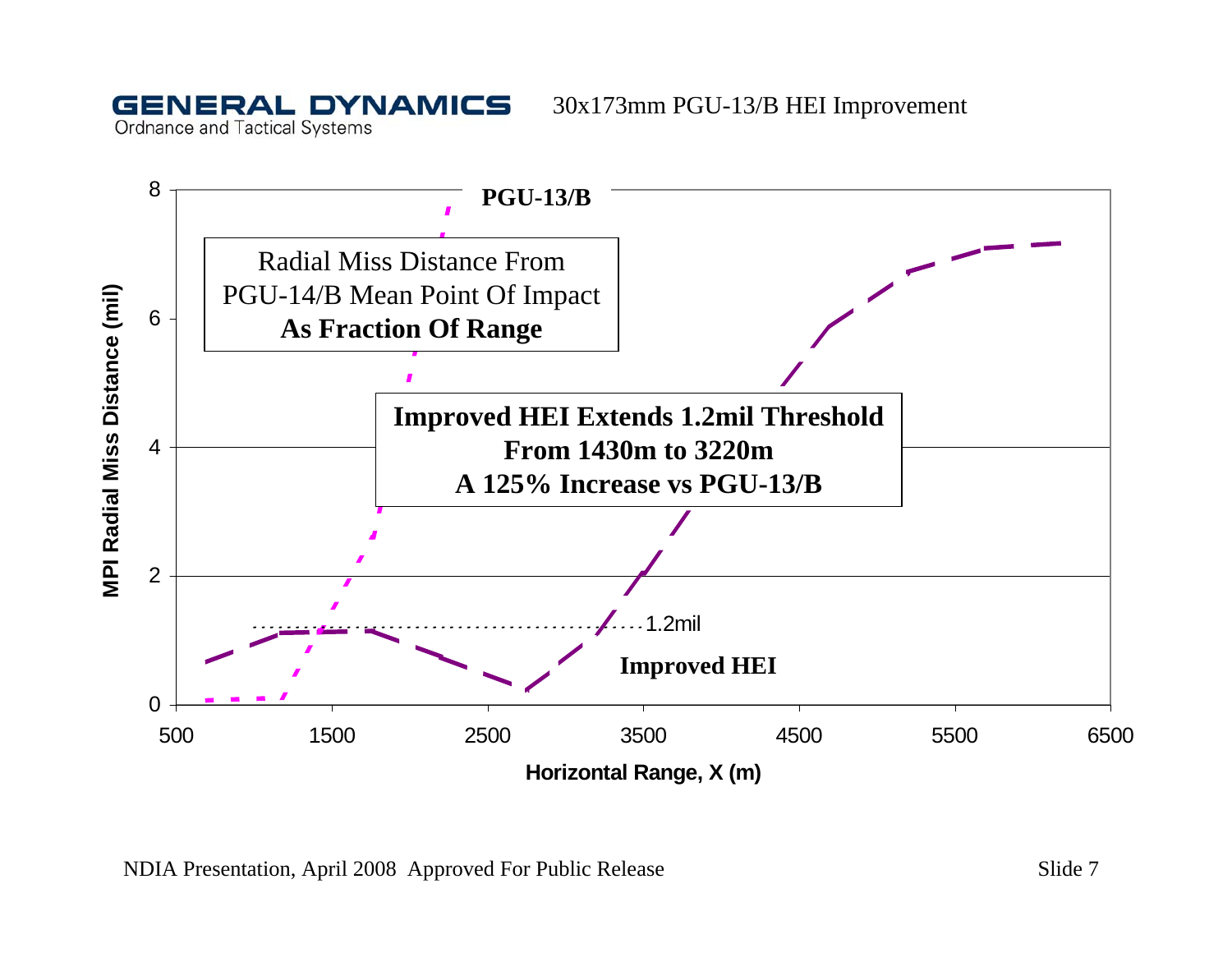**Ordnance and Tactical Systems** 

**GENERAL DYNAMICS** 

![](_page_8_Figure_2.jpeg)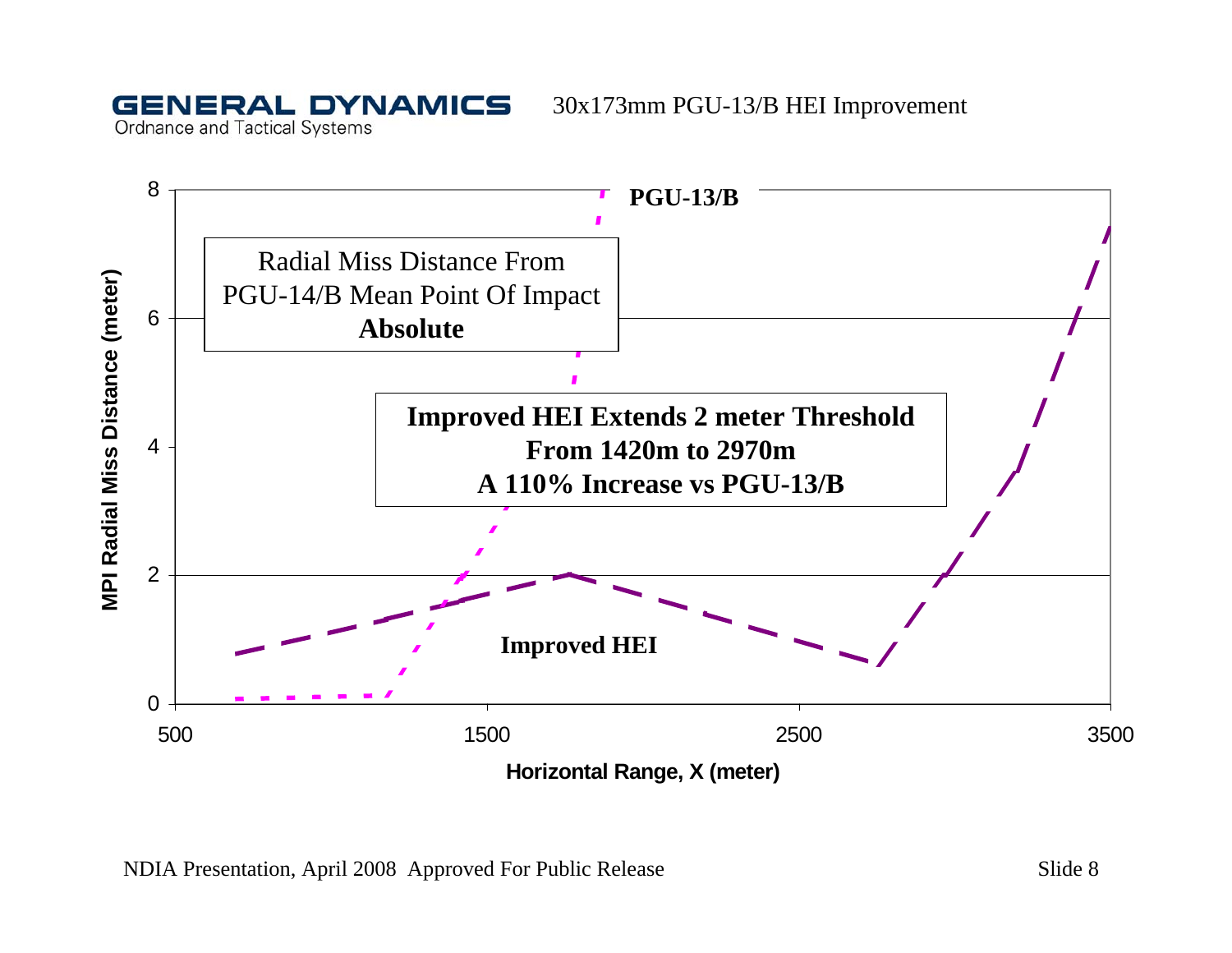**Ordnance and Tactical Systems** 

IMPROVED HEI STATUS:

**GENERAL DYNAMICS** 

- **Key innovation is the use of non-standard tungsten alloy aft body material** that adds a degree-of-freedom for projectile design. This eliminates sleeved designs that are susceptible to setback induced motion with associated potential for in-bore detonation.
- **Ammunition ICD requirements are met** and the ammunition family **common propulsion system can be utilized**.
- Bourrelet length is reduced 6% versus PGU-13/B (tends to increase dispersion) but aerodynamic jump factor is also reduced 19% (tends to decrease dispersion). Net effect is predicted 14% reduction in dispersion due to balloting. **No net increase in dispersion versus PGU-13/B is expected.**
- **The projectile is gyroscopically and dynamically stable**, predicted maximum yaw limit cycle is 1 degree.
- $\bullet$  **Ballistic match is greatly improved (smaller miss distance)** past 1400m with only a small penalty below 1400m. Bi-conic ogive is believed to provide lower drag than modeled in this example. Margin could be used to reduce pressure (through reduced muzzle velocity) or to further extend ballistic match range.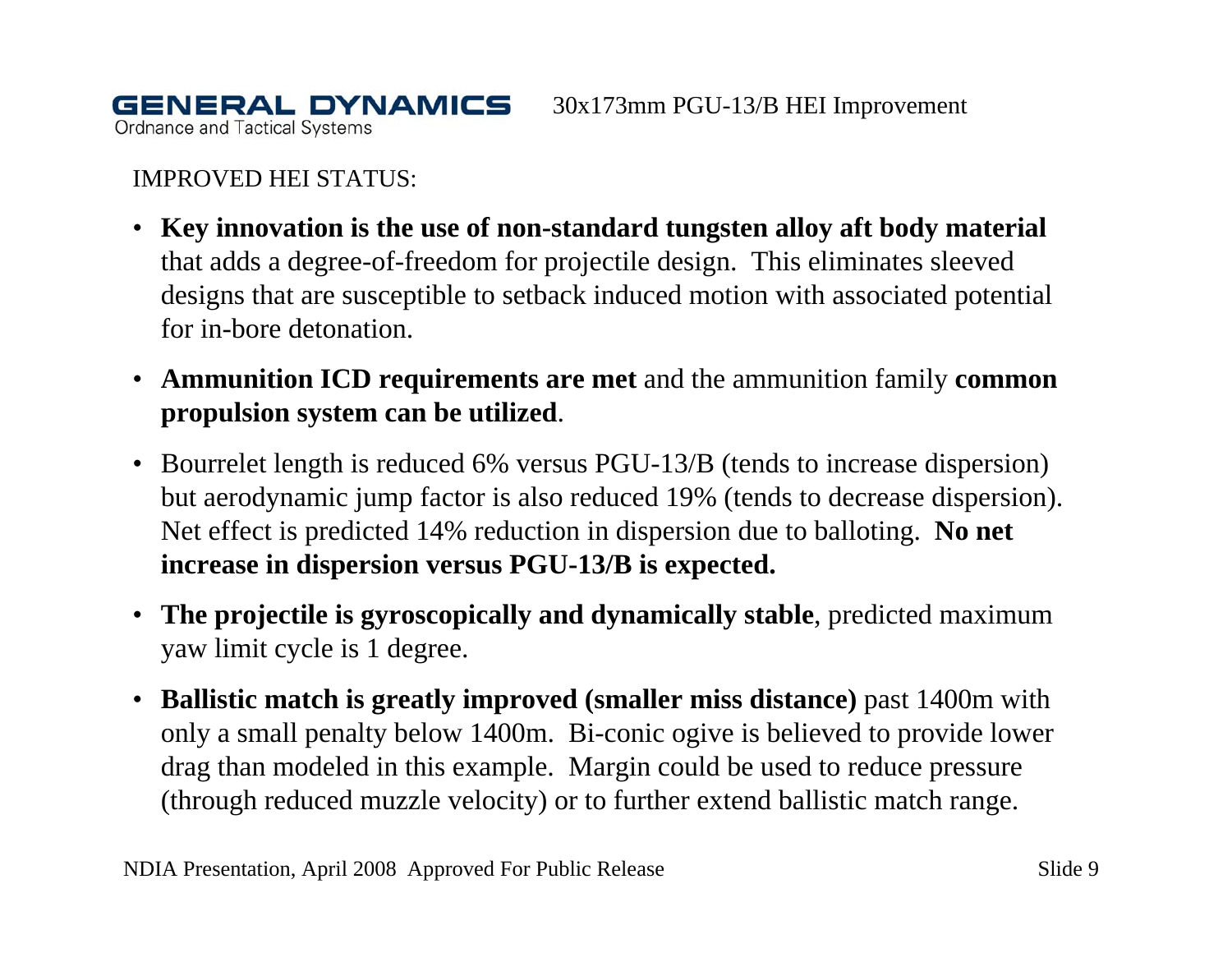**Ordnance and Tactical Systems** 

### IMPROVED HEI STATUS:

**GENERAL DYNAMICS** 

• **Concept shown preserves blast and fire start lethality while eliminating separate incendiary pellet**.

### POTENTIAL CONCERNS:

- Predicted aft body stresses are higher than the expected strength of the cobalt free tungsten alloys being considered. Future optimization studies will likely reduce explosive volume to allow sidewall thickness increase for reduced stress. Ballistic match will be preserved.
- Net effect on lethality for reduced explosive payload will need to be evaluated; increased density of the aft body fragments should improve penetration.
- Direct contact of tungsten alloy with the bore is not now done for any product known to GD-OTS. Potential for increased barrel wear exists. The high iron concentration of the aft body should mitigate this risk and coatings are available to further reduce it.